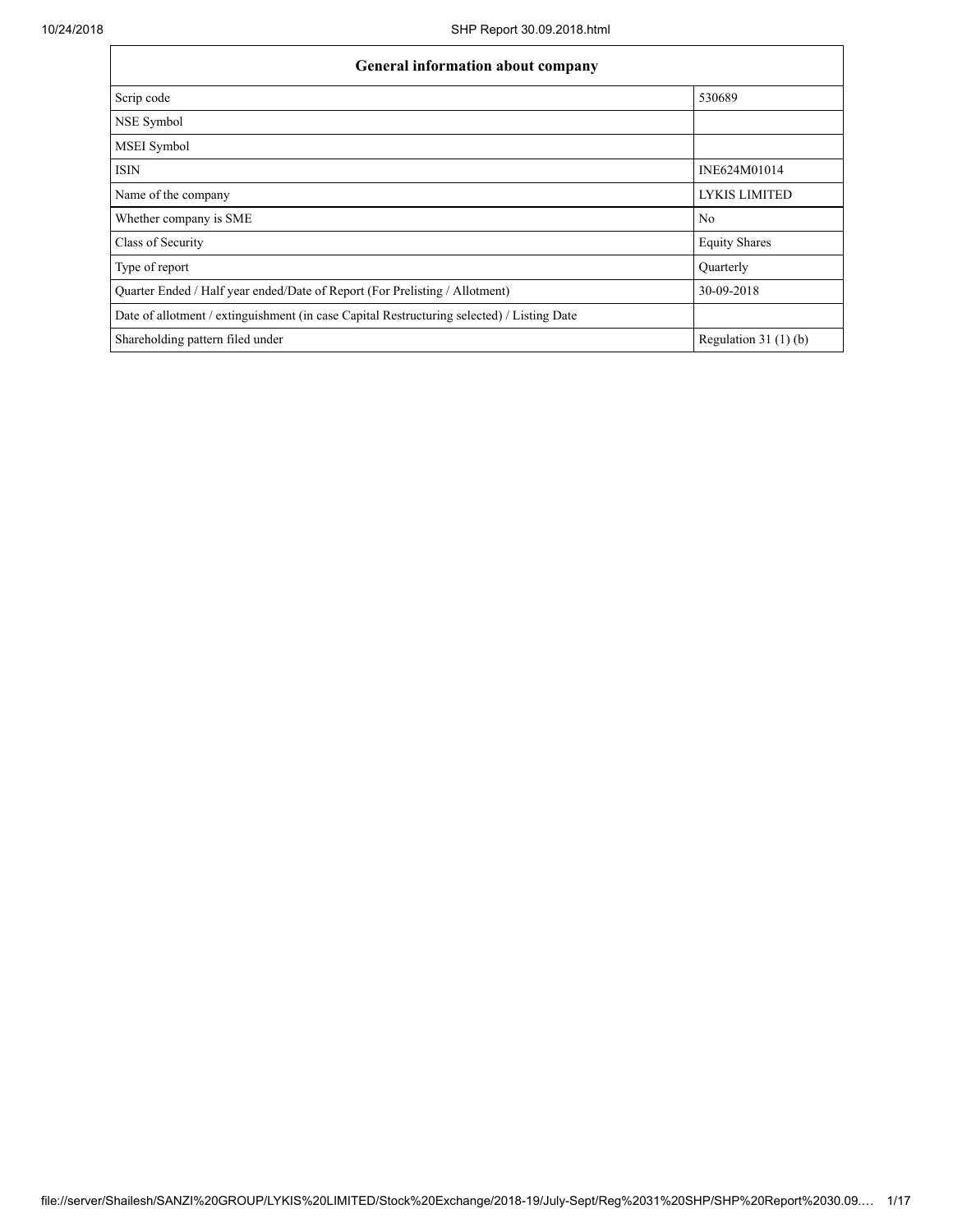|                         | <b>Declaration</b>                                                                          |                |                                |                       |                             |  |  |  |  |  |  |
|-------------------------|---------------------------------------------------------------------------------------------|----------------|--------------------------------|-----------------------|-----------------------------|--|--|--|--|--|--|
| Sr.<br>N <sub>0</sub>   | Particular                                                                                  | Yes/No         | Promoter and<br>Promoter Group | Public<br>shareholder | Non Promoter-<br>Non Public |  |  |  |  |  |  |
| $\mathbf{1}$            | Whether the Listed Entity has issued any partly paid up shares?                             | No.            | N <sub>0</sub>                 | N <sub>0</sub>        | N <sub>0</sub>              |  |  |  |  |  |  |
| $\overline{2}$          | Whether the Listed Entity has issued any Convertible Securities<br>$\overline{\mathcal{L}}$ | N <sub>0</sub> | N <sub>0</sub>                 | N <sub>0</sub>        | N <sub>0</sub>              |  |  |  |  |  |  |
| $\overline{\mathbf{3}}$ | Whether the Listed Entity has issued any Warrants?                                          | N <sub>0</sub> | N <sub>0</sub>                 | N <sub>0</sub>        | N <sub>0</sub>              |  |  |  |  |  |  |
| $\overline{4}$          | Whether the Listed Entity has any shares against which<br>depository receipts are issued?   | No.            | N <sub>0</sub>                 | N <sub>0</sub>        | N <sub>0</sub>              |  |  |  |  |  |  |
| $\overline{5}$          | Whether the Listed Entity has any shares in locked-in?                                      | N <sub>0</sub> | N <sub>0</sub>                 | No                    | N <sub>0</sub>              |  |  |  |  |  |  |
| 6                       | Whether any shares held by promoters are pledge or otherwise<br>encumbered?                 | N <sub>0</sub> | N <sub>0</sub>                 |                       |                             |  |  |  |  |  |  |
| 7                       | Whether company has equity shares with differential voting<br>rights?                       | N <sub>0</sub> | N <sub>0</sub>                 | N <sub>0</sub>        | N <sub>0</sub>              |  |  |  |  |  |  |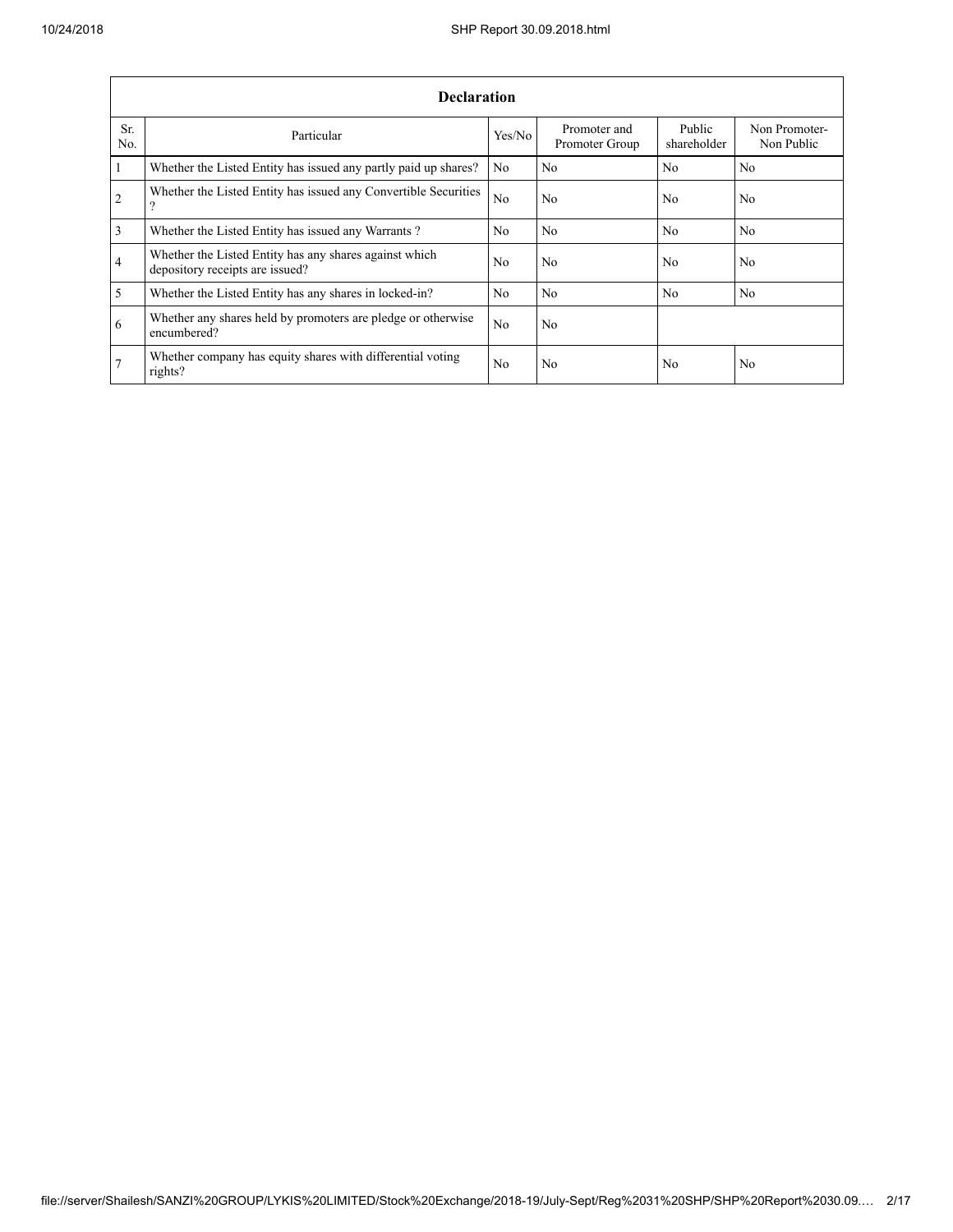|                 | Category                                  | Nos. Of        | No. of<br>fully paid  | No. Of<br>Partly<br>paid-up | No. Of<br>shares         | Total nos.<br>shares                       | Shareholding as a<br>% of total no. of<br>shares (calculated<br>as per SCRR,<br>1957) (VIII) As a<br>% of $(A+B+C2)$ | Number of Voting Rights held in each<br>class of securities (IX) |                           |          |                     |
|-----------------|-------------------------------------------|----------------|-----------------------|-----------------------------|--------------------------|--------------------------------------------|----------------------------------------------------------------------------------------------------------------------|------------------------------------------------------------------|---------------------------|----------|---------------------|
| Category<br>(I) | of<br>shareholder                         | shareholders   | up equity             | equity                      | underlying<br>Depository | held (VII)<br>$= (IV) +$<br>$(V)$ + $(VI)$ |                                                                                                                      |                                                                  | No of Voting (XIV) Rights |          |                     |
|                 | (II)                                      | (III)          | shares<br>held $(IV)$ | shares<br>held<br>(V)       | Receipts<br>(VI)         |                                            |                                                                                                                      | Class eg:<br>X                                                   | Class<br>eg:y             | Total    | $%$ of<br>$(A+B+C)$ |
| (A)             | Promoter<br>&<br>Promoter<br>Group        | $\overline{2}$ | 6663818               |                             |                          | 6663818                                    | 34.39                                                                                                                | 6663818                                                          |                           | 6663818  | 34.39               |
| (B)             | Public                                    | 2848           | 12711337              |                             |                          | 12711337                                   | 65.61                                                                                                                | 12711337                                                         |                           | 12711337 | 65.61               |
| (C)             | Non<br>Promoter-<br>Non Public            |                |                       |                             |                          |                                            |                                                                                                                      |                                                                  |                           |          |                     |
| (C1)            | <b>Shares</b><br>underlying<br><b>DRs</b> |                |                       |                             |                          |                                            |                                                                                                                      |                                                                  |                           |          |                     |
| (C2)            | Shares held<br>by<br>Employee<br>Trusts   |                |                       |                             |                          |                                            |                                                                                                                      |                                                                  |                           |          |                     |
|                 | Total                                     | 2850           | 19375155              |                             |                          | 19375155                                   | 100                                                                                                                  | 19375155                                                         |                           | 19375155 | 100                 |

## **Table I - Summary Statement holding of specified securities**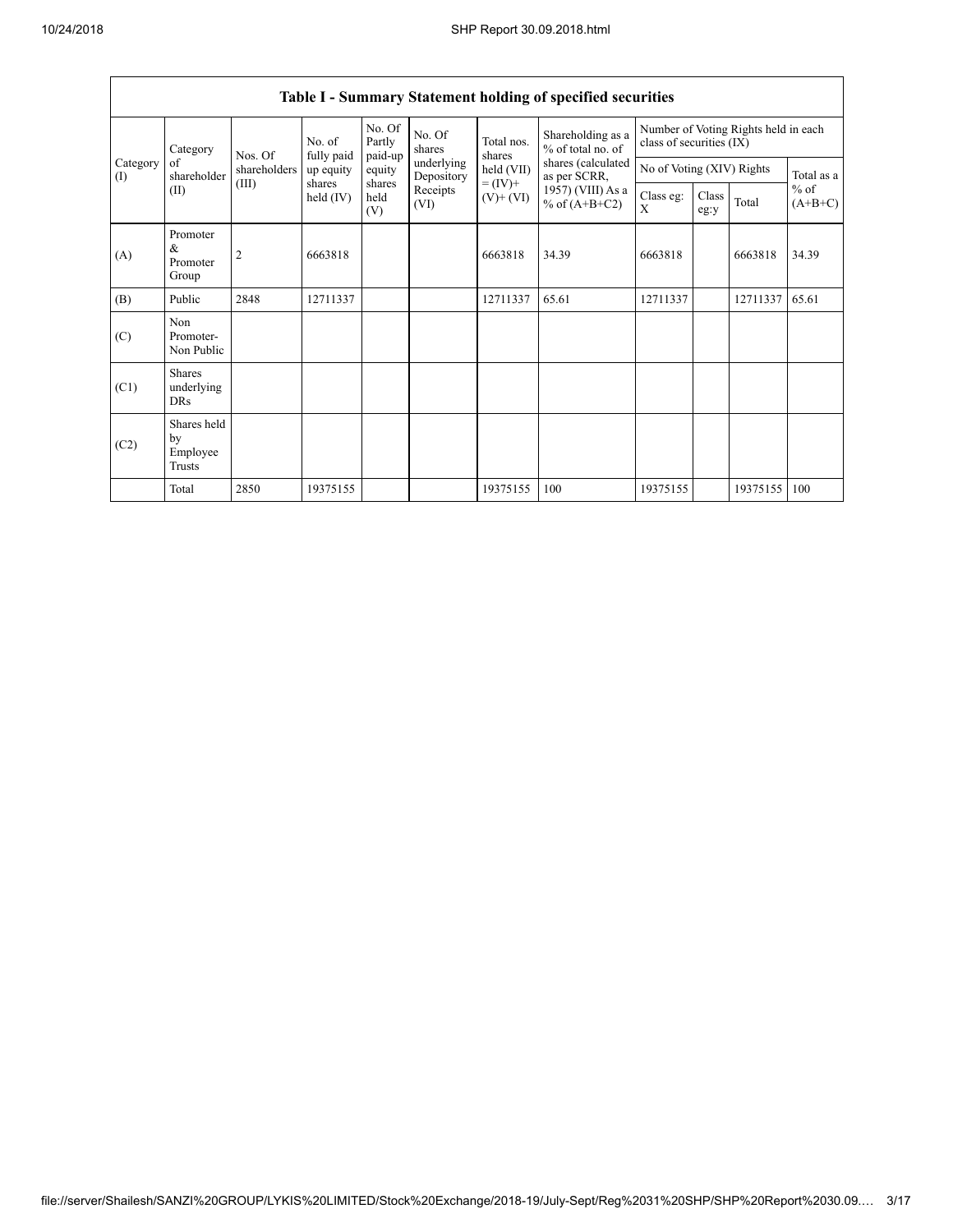٦

|                 | Table I - Summary Statement holding of specified securities |                                                                                       |                                       |                                                           |                                                                                            |                                        |                                                  |                                                                               |                                                         |                                           |
|-----------------|-------------------------------------------------------------|---------------------------------------------------------------------------------------|---------------------------------------|-----------------------------------------------------------|--------------------------------------------------------------------------------------------|----------------------------------------|--------------------------------------------------|-------------------------------------------------------------------------------|---------------------------------------------------------|-------------------------------------------|
| Category<br>(1) | Category<br>of                                              | No. Of<br><b>Shares</b><br>Underlying                                                 | No. of<br><b>Shares</b><br>Underlying | No. Of Shares<br>Underlying<br>Outstanding<br>convertible | Shareholding , as a $\%$<br>assuming full<br>conversion of<br>convertible securities (     | Number of<br>Locked in<br>shares (XII) |                                                  | Number of<br><b>Shares</b><br>pledged or<br>otherwise<br>encumbered<br>(XIII) |                                                         | Number of<br>equity shares                |
|                 | shareholder<br>(II)                                         | Outstanding<br>Outstanding<br>convertible<br>Warrants<br>securities<br>$(X_i)$<br>(X) |                                       | securities and<br>No. Of<br>Warrants (Xi)<br>(a)          | as a percentage of<br>diluted share capital)<br>$(XI) = (VII)+(X) As a %$<br>of $(A+B+C2)$ | No.<br>(a)                             | As a<br>$%$ of<br>total<br>Shares<br>held<br>(b) | No.<br>(a)                                                                    | As a<br>$%$ of<br>total<br><b>Shares</b><br>held<br>(b) | held in<br>dematerialized<br>form $(XIV)$ |
| (A)             | Promoter<br>&<br>Promoter<br>Group                          |                                                                                       |                                       |                                                           | 34.39                                                                                      |                                        |                                                  |                                                                               |                                                         | 6663818                                   |
| (B)             | Public                                                      |                                                                                       |                                       |                                                           | 65.61                                                                                      |                                        |                                                  |                                                                               |                                                         | 4147506                                   |
| (C)             | Non<br>Promoter-<br>Non Public                              |                                                                                       |                                       |                                                           |                                                                                            |                                        |                                                  |                                                                               |                                                         |                                           |
| (C1)            | <b>Shares</b><br>underlying<br><b>DRs</b>                   |                                                                                       |                                       |                                                           |                                                                                            |                                        |                                                  |                                                                               |                                                         |                                           |
| (C2)            | Shares held<br>by<br>Employee<br><b>Trusts</b>              |                                                                                       |                                       |                                                           |                                                                                            |                                        |                                                  |                                                                               |                                                         |                                           |
|                 | Total                                                       |                                                                                       |                                       |                                                           | 100                                                                                        |                                        |                                                  |                                                                               |                                                         | 10811324                                  |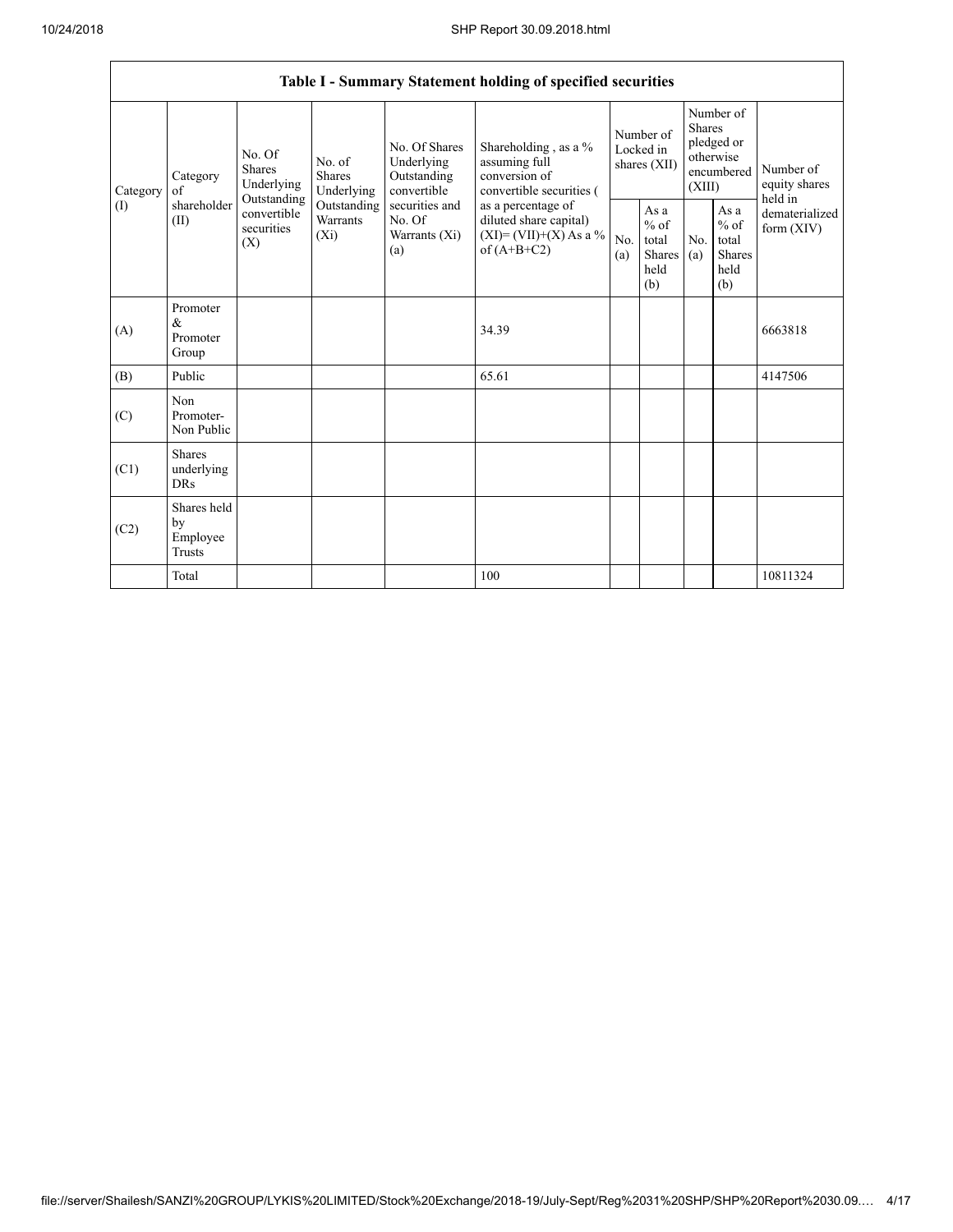|                                                                                                | Table II - Statement showing shareholding pattern of the Promoter and Promoter Group                                   |                                  |                                             |                                 |                                    |                             |                                                  |                                                                  |               |                |                           |
|------------------------------------------------------------------------------------------------|------------------------------------------------------------------------------------------------------------------------|----------------------------------|---------------------------------------------|---------------------------------|------------------------------------|-----------------------------|--------------------------------------------------|------------------------------------------------------------------|---------------|----------------|---------------------------|
|                                                                                                |                                                                                                                        |                                  |                                             | No.<br><b>Of</b>                | No. Of                             | Total nos.                  | Shareholding<br>as a % of<br>total no. of        | Number of Voting Rights held in each<br>class of securities (IX) |               |                |                           |
| Sr.                                                                                            | Category $\&$<br>Name of the<br>Shareholders (I)                                                                       | Nos. Of<br>shareholders<br>(III) | No. of<br>fully paid<br>up equity<br>shares | Partly<br>paid-<br>up<br>equity | shares<br>underlying<br>Depository | shares<br>held<br>$(VII) =$ | shares<br>(calculated<br>as per                  | No of Voting (XIV) Rights                                        |               |                | Total<br>as a $\%$<br>of  |
|                                                                                                |                                                                                                                        |                                  | held $(IV)$                                 | shares<br>held<br>(V)           | Receipts<br>(VI)                   | $(IV)+$<br>$(V)$ + $(VI)$   | SCRR,<br>1957) (VIII)<br>As a % of<br>$(A+B+C2)$ | Class eg:<br>Χ                                                   | Class<br>eg:y | Total          | Total<br>Voting<br>rights |
| A                                                                                              | Table II - Statement showing shareholding pattern of the Promoter and Promoter Group                                   |                                  |                                             |                                 |                                    |                             |                                                  |                                                                  |               |                |                           |
| (1)                                                                                            | Indian                                                                                                                 |                                  |                                             |                                 |                                    |                             |                                                  |                                                                  |               |                |                           |
| (a)                                                                                            | Individuals/Hindu<br>undivided Family                                                                                  | $\mathbf{1}$                     | 4184383                                     |                                 |                                    | 4184383                     | 21.6                                             | 4184383                                                          |               | 4184383        | 21.6                      |
| (d)                                                                                            | Any Other<br>(specify)                                                                                                 | $\mathbf{1}$                     | 2479435                                     |                                 |                                    | 2479435                     | 12.8                                             | 2479435                                                          |               | 2479435        | 12.8                      |
| Sub-Total<br>(A)(1)                                                                            |                                                                                                                        | 2                                | 6663818                                     |                                 |                                    | 6663818                     | 34.39                                            | 6663818                                                          |               | 6663818        | 34.39                     |
| (2)                                                                                            | Foreign                                                                                                                |                                  |                                             |                                 |                                    |                             |                                                  |                                                                  |               |                |                           |
| Total<br>Shareholding<br>of Promoter<br>and<br>Promoter<br>Group $(A)=$<br>$(A)(1)+(A)$<br>(2) |                                                                                                                        | $\overline{\mathbf{c}}$          | 6663818                                     |                                 |                                    | 6663818                     | 34.39                                            | 6663818                                                          |               | 6663818        | 34.39                     |
| B                                                                                              | Table III - Statement showing shareholding pattern of the Public shareholder                                           |                                  |                                             |                                 |                                    |                             |                                                  |                                                                  |               |                |                           |
| (1)                                                                                            | Institutions                                                                                                           |                                  |                                             |                                 |                                    |                             |                                                  |                                                                  |               |                |                           |
| (3)                                                                                            | Non-institutions                                                                                                       |                                  |                                             |                                 |                                    |                             |                                                  |                                                                  |               |                |                           |
| (a(i))                                                                                         | Individuals -<br>i.Individual<br>shareholders<br>holding nominal<br>share capital up<br>to Rs. 2 lakhs.                | 2671                             | 1641032                                     |                                 |                                    | 1641032                     | 8.47                                             | 1641032                                                          |               | 1641032        | 8.47                      |
| (a(ii))                                                                                        | Individuals - ii.<br>Individual<br>shareholders<br>holding nominal 24<br>share capital in<br>excess of Rs. 2<br>lakhs. |                                  | 10308572                                    |                                 |                                    | 10308572 53.21              |                                                  | 10308572                                                         |               | 10308572 53.21 |                           |
| (e)                                                                                            | Any Other<br>(specify)                                                                                                 | 153                              | 761733                                      |                                 |                                    | 761733                      | 3.93                                             | 761733                                                           |               | 761733         | 3.93                      |
| Sub-Total<br>(B)(3)                                                                            |                                                                                                                        | 2848                             | 12711337                                    |                                 |                                    | 12711337                    | 65.61                                            | 12711337                                                         |               | 12711337       | 65.61                     |
| <b>Total Public</b><br>Shareholding<br>$(B)= (B)(1) +$<br>$(B)(2)+(B)$<br>(3)                  |                                                                                                                        | 2848                             | 12711337                                    |                                 |                                    | 12711337 65.61              |                                                  | 12711337                                                         |               | 12711337       | 65.61                     |
| $\mathbf C$                                                                                    | Table IV - Statement showing shareholding pattern of the Non Promoter- Non Public shareholder                          |                                  |                                             |                                 |                                    |                             |                                                  |                                                                  |               |                |                           |
| Total (<br>$A+B+C2$ )                                                                          |                                                                                                                        | 2850                             | 19375155                                    |                                 |                                    | 19375155                    | 100                                              | 19375155                                                         |               | 19375155       | 100                       |
| Total<br>$(A+B+C)$                                                                             |                                                                                                                        | 2850                             | 19375155                                    |                                 |                                    | 19375155                    | 100                                              | 19375155                                                         |               | 19375155       | 100                       |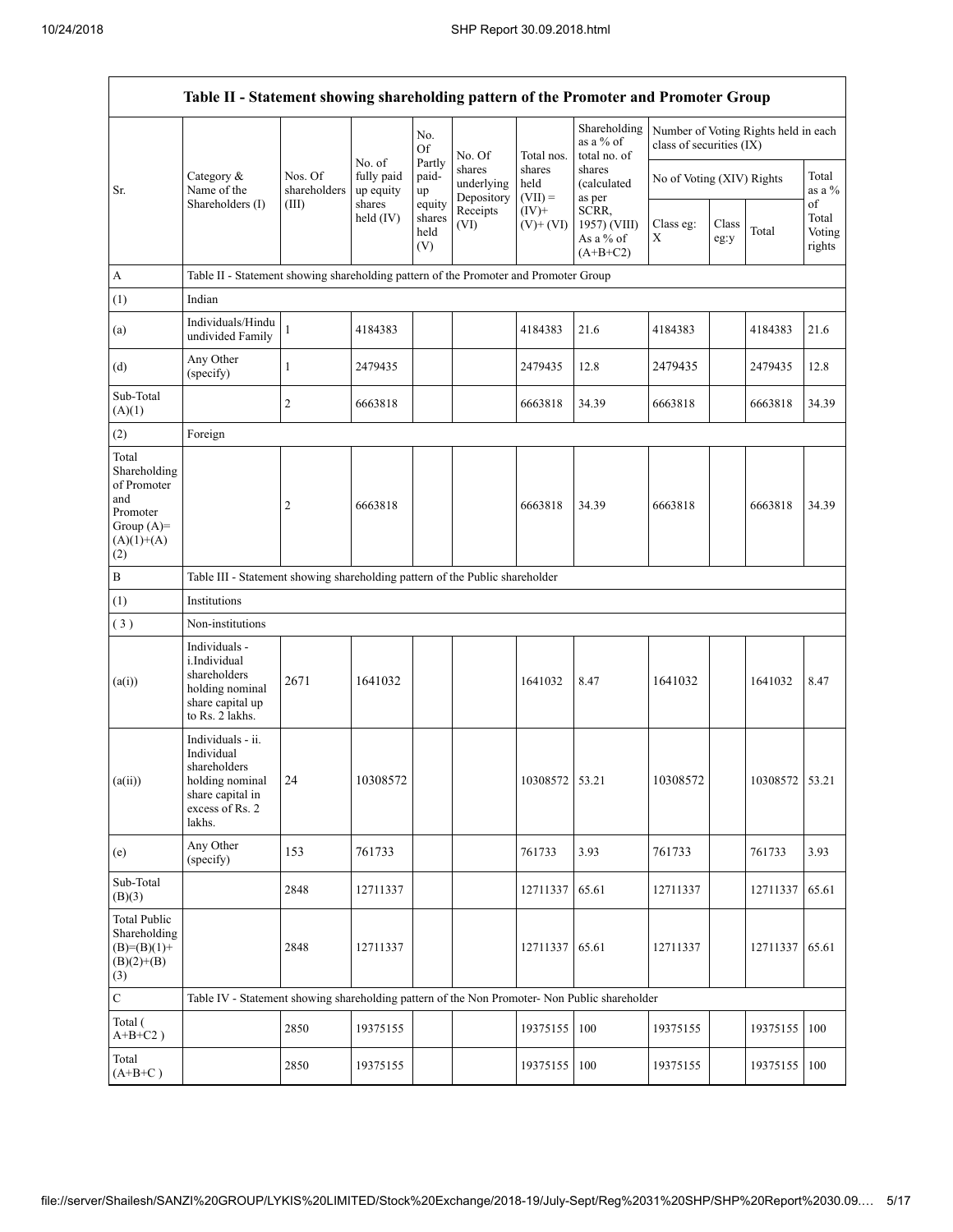| Table II - Statement showing shareholding pattern of the Promoter and Promoter Group    |                                                                                                                                     |             |                                                             |                                                                                               |                                        |                                                  |                                                                        |                                                  |                                       |
|-----------------------------------------------------------------------------------------|-------------------------------------------------------------------------------------------------------------------------------------|-------------|-------------------------------------------------------------|-----------------------------------------------------------------------------------------------|----------------------------------------|--------------------------------------------------|------------------------------------------------------------------------|--------------------------------------------------|---------------------------------------|
| Sr.                                                                                     | No. Of<br>No. of<br>Shares<br><b>Shares</b><br>Underlying<br>Outstanding<br>convertible<br>Warrants<br>securities<br>$(X_i)$<br>(X) | Underlying  | No. Of Shares<br>Underlying<br>Outstanding                  | Shareholding, as a %<br>assuming full conversion of<br>convertible securities (as a           | Number of<br>Locked in<br>shares (XII) |                                                  | Number of<br>Shares<br>pledged or<br>otherwise<br>encumbered<br>(XIII) |                                                  | Number of<br>equity shares<br>held in |
|                                                                                         |                                                                                                                                     | Outstanding | convertible<br>securities and<br>No. Of Warrants<br>(Xi)(a) | percentage of diluted share<br>capital) $(XI) = (VII)+(X) As$<br>a % of $(A+B+C2)$            |                                        | As a<br>$%$ of<br>total<br>Shares<br>held<br>(b) | No.<br>(a)                                                             | As a<br>$%$ of<br>total<br>Shares<br>held<br>(b) | dematerialized<br>form (XIV)          |
| A                                                                                       |                                                                                                                                     |             |                                                             | Table II - Statement showing shareholding pattern of the Promoter and Promoter Group          |                                        |                                                  |                                                                        |                                                  |                                       |
| (1)                                                                                     | Indian                                                                                                                              |             |                                                             |                                                                                               |                                        |                                                  |                                                                        |                                                  |                                       |
| (a)                                                                                     |                                                                                                                                     |             |                                                             | 21.6                                                                                          |                                        |                                                  |                                                                        |                                                  | 4184383                               |
| (d)                                                                                     |                                                                                                                                     |             |                                                             | 12.8                                                                                          |                                        |                                                  |                                                                        |                                                  | 2479435                               |
| Sub-Total (A)<br>(1)                                                                    |                                                                                                                                     |             |                                                             | 34.39                                                                                         |                                        |                                                  |                                                                        |                                                  | 6663818                               |
| (2)                                                                                     | Foreign                                                                                                                             |             |                                                             |                                                                                               |                                        |                                                  |                                                                        |                                                  |                                       |
| Total<br>Shareholding<br>of Promoter<br>and Promoter<br>Group $(A)=$<br>$(A)(1)+(A)(2)$ |                                                                                                                                     |             |                                                             | 34.39                                                                                         |                                        |                                                  |                                                                        |                                                  | 6663818                               |
| $\, {\bf B}$                                                                            |                                                                                                                                     |             |                                                             | Table III - Statement showing shareholding pattern of the Public shareholder                  |                                        |                                                  |                                                                        |                                                  |                                       |
| (1)                                                                                     | Institutions                                                                                                                        |             |                                                             |                                                                                               |                                        |                                                  |                                                                        |                                                  |                                       |
| (3)                                                                                     | Non-institutions                                                                                                                    |             |                                                             |                                                                                               |                                        |                                                  |                                                                        |                                                  |                                       |
| (a(i))                                                                                  |                                                                                                                                     |             |                                                             | 8.47                                                                                          |                                        |                                                  |                                                                        |                                                  | 1171926                               |
| (a(ii))                                                                                 |                                                                                                                                     |             |                                                             | 53.21                                                                                         |                                        |                                                  |                                                                        |                                                  | 2388947                               |
| (e)                                                                                     |                                                                                                                                     |             |                                                             | 3.93                                                                                          |                                        |                                                  |                                                                        |                                                  | 586633                                |
| Sub-Total (B)<br>(3)                                                                    |                                                                                                                                     |             |                                                             | 65.61                                                                                         |                                        |                                                  |                                                                        |                                                  | 4147506                               |
| <b>Total Public</b><br>Shareholding<br>$(B)= (B)(1) +$<br>$(B)(2)+(B)(3)$               |                                                                                                                                     |             |                                                             | 65.61                                                                                         |                                        |                                                  |                                                                        |                                                  | 4147506                               |
| $\mathbf C$                                                                             |                                                                                                                                     |             |                                                             | Table IV - Statement showing shareholding pattern of the Non Promoter- Non Public shareholder |                                        |                                                  |                                                                        |                                                  |                                       |
| Total (<br>$A+B+C2$ )                                                                   |                                                                                                                                     |             |                                                             | 100                                                                                           |                                        |                                                  |                                                                        |                                                  | 10811324                              |
| Total (A+B+C<br>$\lambda$                                                               |                                                                                                                                     |             |                                                             | 100                                                                                           |                                        |                                                  |                                                                        |                                                  | 10811324                              |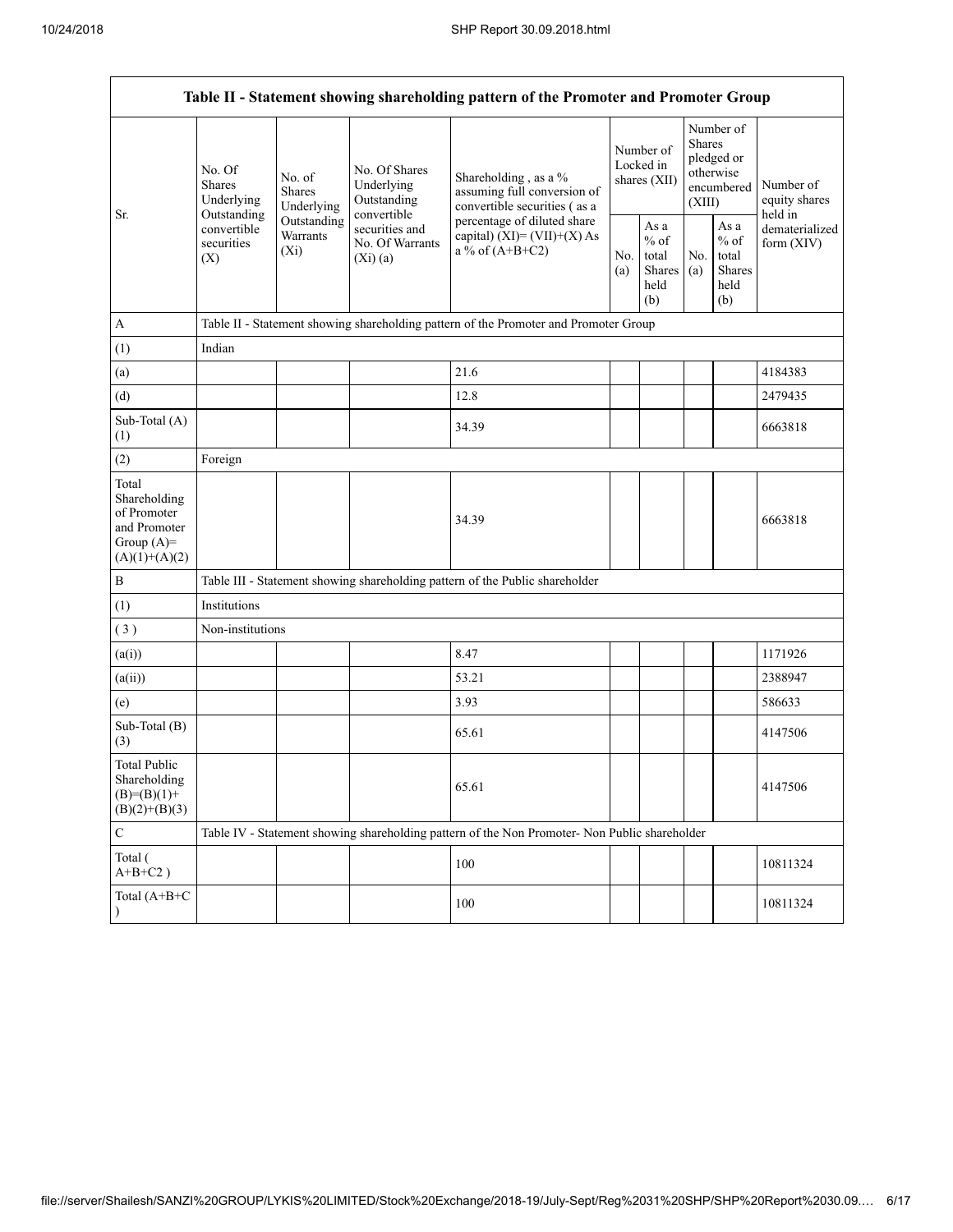|                                                                                                                                                                                          | Individuals/Hindu undivided Family                            |                       |  |  |  |  |  |  |  |
|------------------------------------------------------------------------------------------------------------------------------------------------------------------------------------------|---------------------------------------------------------------|-----------------------|--|--|--|--|--|--|--|
| Searial No.                                                                                                                                                                              | $\mathbf{1}$                                                  |                       |  |  |  |  |  |  |  |
| Name of the<br>Shareholders (I)                                                                                                                                                          | Vijay Kishanlal Kedia                                         | Click here to go back |  |  |  |  |  |  |  |
| PAN(II)                                                                                                                                                                                  | AADPK5277D                                                    | Total                 |  |  |  |  |  |  |  |
| No. of fully paid<br>up equity shares<br>$held$ (IV)                                                                                                                                     | 4184383                                                       | 4184383               |  |  |  |  |  |  |  |
| No. Of Partly paid-<br>up equity shares<br>held(V)                                                                                                                                       |                                                               |                       |  |  |  |  |  |  |  |
| No. Of shares<br>underlying<br>Depository<br>Receipts (VI)                                                                                                                               |                                                               |                       |  |  |  |  |  |  |  |
| Total nos. shares<br>held $(VII) = (IV) +$<br>$(V)$ + $(VI)$                                                                                                                             | 4184383                                                       | 4184383               |  |  |  |  |  |  |  |
| Shareholding as a<br>% of total no. of<br>shares (calculated<br>as per SCRR,<br>1957) (VIII) As a<br>% of $(A+B+C2)$                                                                     | 21.6                                                          | 21.6                  |  |  |  |  |  |  |  |
|                                                                                                                                                                                          | Number of Voting Rights held in each class of securities (IX) |                       |  |  |  |  |  |  |  |
| Class eg:X                                                                                                                                                                               | 4184383                                                       | 4184383               |  |  |  |  |  |  |  |
| Class eg:y                                                                                                                                                                               |                                                               |                       |  |  |  |  |  |  |  |
| Total                                                                                                                                                                                    | 4184383                                                       | 4184383               |  |  |  |  |  |  |  |
| Total as a % of<br>Total Voting rights                                                                                                                                                   | 21.6                                                          | 21.6                  |  |  |  |  |  |  |  |
| No. Of Shares<br>Underlying<br>Outstanding<br>convertible<br>securities $(X)$                                                                                                            |                                                               |                       |  |  |  |  |  |  |  |
| No. of Shares<br>Underlying<br>Outstanding<br>Warrants $(X_i)$                                                                                                                           |                                                               |                       |  |  |  |  |  |  |  |
| No. Of Shares<br>Underlying<br>Outstanding<br>convertible<br>securities and No.<br>Of Warrants (Xi)<br>(a)                                                                               |                                                               |                       |  |  |  |  |  |  |  |
| Shareholding, as a<br>% assuming full<br>conversion of<br>convertible<br>securities (as a<br>percentage of<br>diluted share<br>capital) (XI)=<br>$(VII)+(Xi)(a)$ As a<br>% of $(A+B+C2)$ | 21.6                                                          | 21.6                  |  |  |  |  |  |  |  |
| Number of Locked in shares (XII)                                                                                                                                                         |                                                               |                       |  |  |  |  |  |  |  |
| No. $(a)$                                                                                                                                                                                |                                                               |                       |  |  |  |  |  |  |  |
| As a % of total<br>Shares held (b)                                                                                                                                                       |                                                               |                       |  |  |  |  |  |  |  |
|                                                                                                                                                                                          | Number of Shares pledged or otherwise encumbered (XIII)       |                       |  |  |  |  |  |  |  |
| No. $(a)$                                                                                                                                                                                |                                                               |                       |  |  |  |  |  |  |  |
|                                                                                                                                                                                          |                                                               |                       |  |  |  |  |  |  |  |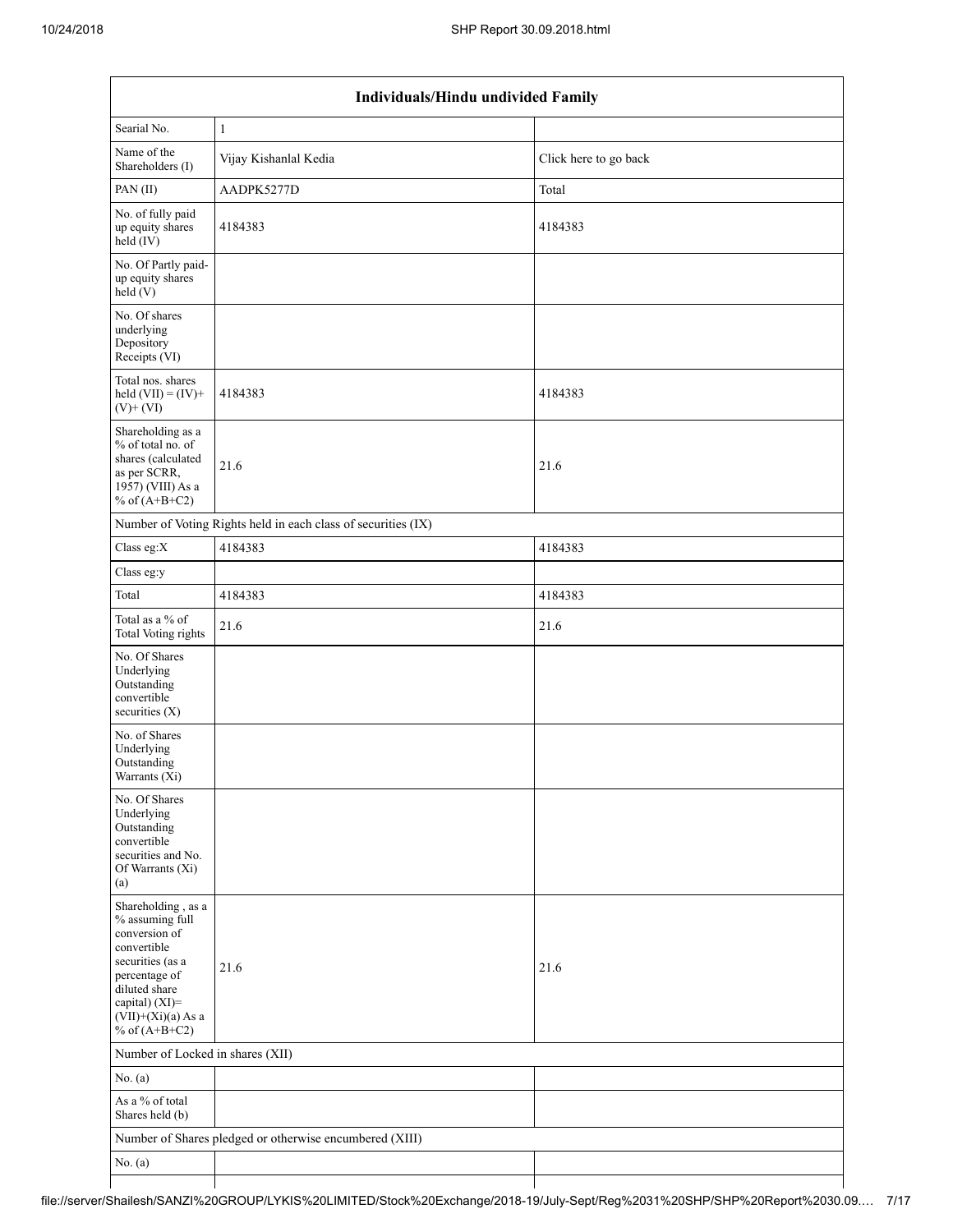## 10/24/2018 SHP Report 30.09.2018.html

| As a % of total<br>Shares held (b)                                   |                              |         |  |  |  |  |  |
|----------------------------------------------------------------------|------------------------------|---------|--|--|--|--|--|
| Number of equity<br>shares held in<br>dematerialized<br>form $(XIV)$ | 4184383                      | 4184383 |  |  |  |  |  |
|                                                                      | Reason for not providing PAN |         |  |  |  |  |  |
| Reason for not<br>providing PAN                                      |                              |         |  |  |  |  |  |
| Shareholder type                                                     | Promoter                     |         |  |  |  |  |  |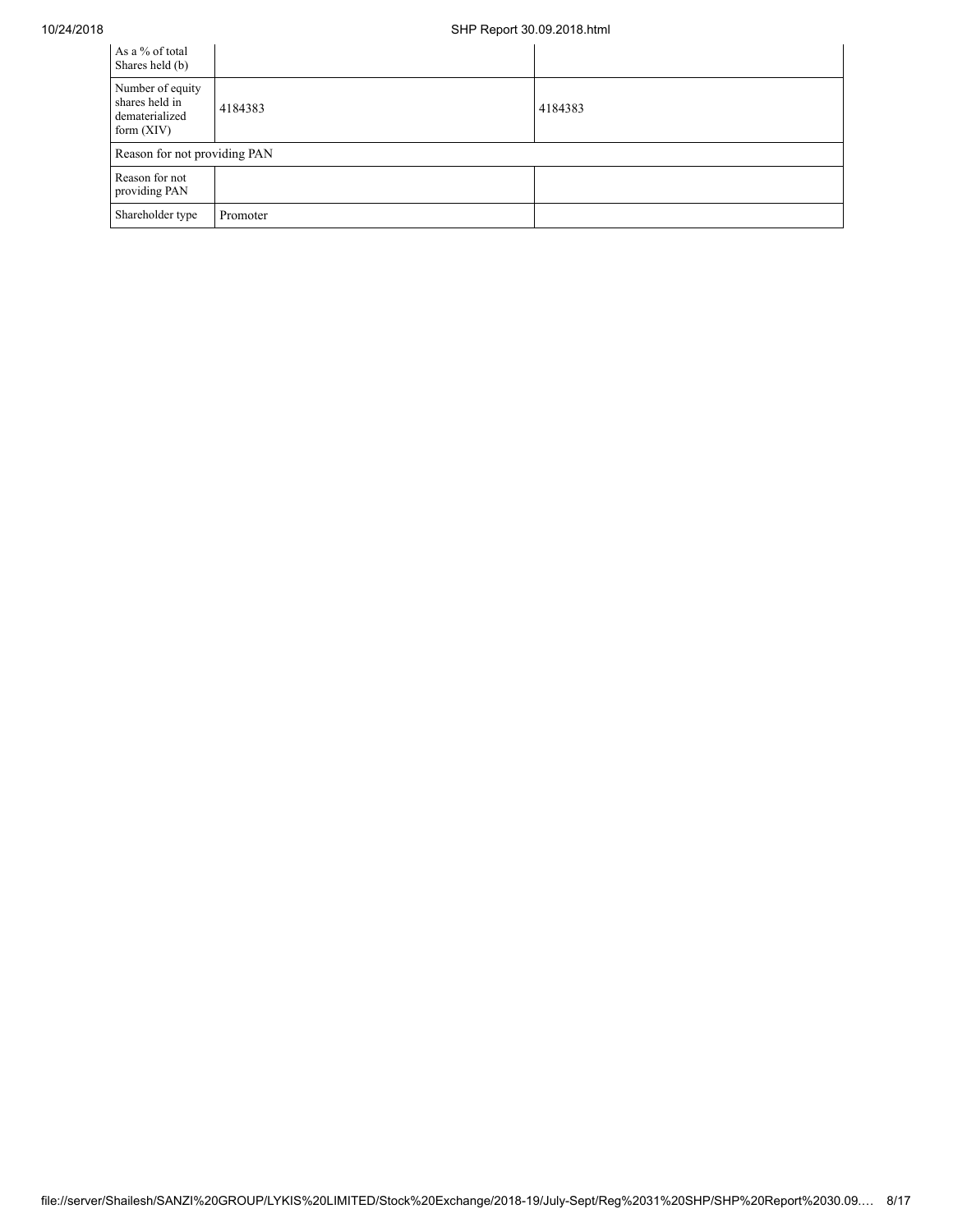|                                                                                                                                                                                      | Any Other (specify)                                           |                       |  |  |  |  |  |  |  |  |
|--------------------------------------------------------------------------------------------------------------------------------------------------------------------------------------|---------------------------------------------------------------|-----------------------|--|--|--|--|--|--|--|--|
| Searial No.                                                                                                                                                                          | $\mathbf{1}$                                                  |                       |  |  |  |  |  |  |  |  |
| Category                                                                                                                                                                             | <b>Bodies Corporate</b>                                       | Click here to go back |  |  |  |  |  |  |  |  |
| Name of the<br>Shareholders (I)                                                                                                                                                      | Kedia Securities Private Limited                              |                       |  |  |  |  |  |  |  |  |
| PAN(II)                                                                                                                                                                              | AAACK1834H                                                    | Total                 |  |  |  |  |  |  |  |  |
| No. of the<br>Shareholders (I)                                                                                                                                                       | $\mathbf{1}$                                                  | $\mathbf{1}$          |  |  |  |  |  |  |  |  |
| No. of fully paid<br>up equity shares<br>$held$ (IV)                                                                                                                                 | 2479435                                                       | 2479435               |  |  |  |  |  |  |  |  |
| No. Of Partly paid-<br>up equity shares<br>held(V)                                                                                                                                   |                                                               |                       |  |  |  |  |  |  |  |  |
| No. Of shares<br>underlying<br>Depository<br>Receipts (VI)                                                                                                                           |                                                               |                       |  |  |  |  |  |  |  |  |
| Total nos. shares<br>held $(VII) = (IV) +$<br>$(V)$ + $(VI)$                                                                                                                         | 2479435                                                       | 2479435               |  |  |  |  |  |  |  |  |
| Shareholding as a<br>% of total no. of<br>shares (calculated<br>as per SCRR,<br>1957) (VIII) As a<br>% of $(A+B+C2)$                                                                 | 12.8                                                          | 12.8                  |  |  |  |  |  |  |  |  |
|                                                                                                                                                                                      | Number of Voting Rights held in each class of securities (IX) |                       |  |  |  |  |  |  |  |  |
| Class eg: X                                                                                                                                                                          | 2479435                                                       | 2479435               |  |  |  |  |  |  |  |  |
| Class eg:y                                                                                                                                                                           |                                                               |                       |  |  |  |  |  |  |  |  |
| Total                                                                                                                                                                                | 2479435                                                       | 2479435               |  |  |  |  |  |  |  |  |
| Total as a % of<br>Total Voting rights                                                                                                                                               | 12.8                                                          | 12.8                  |  |  |  |  |  |  |  |  |
| No. Of Shares<br>Underlying<br>Outstanding<br>convertible<br>securities $(X)$                                                                                                        |                                                               |                       |  |  |  |  |  |  |  |  |
| No. of Shares<br>Underlying<br>Outstanding<br>Warrants $(X_i)$                                                                                                                       |                                                               |                       |  |  |  |  |  |  |  |  |
| No. Of Shares<br>Underlying<br>Outstanding<br>convertible<br>securities and No.<br>Of Warrants (Xi)<br>(a)                                                                           |                                                               |                       |  |  |  |  |  |  |  |  |
| Shareholding, as a<br>% assuming full<br>conversion of<br>convertible<br>securities (as a<br>percentage of<br>diluted share<br>capital) (XI)=<br>$(VII)+(X)$ As a %<br>of $(A+B+C2)$ | 12.8                                                          | 12.8                  |  |  |  |  |  |  |  |  |
| Number of Locked in shares (XII)                                                                                                                                                     |                                                               |                       |  |  |  |  |  |  |  |  |
| No. $(a)$                                                                                                                                                                            |                                                               |                       |  |  |  |  |  |  |  |  |
| As a % of total                                                                                                                                                                      |                                                               |                       |  |  |  |  |  |  |  |  |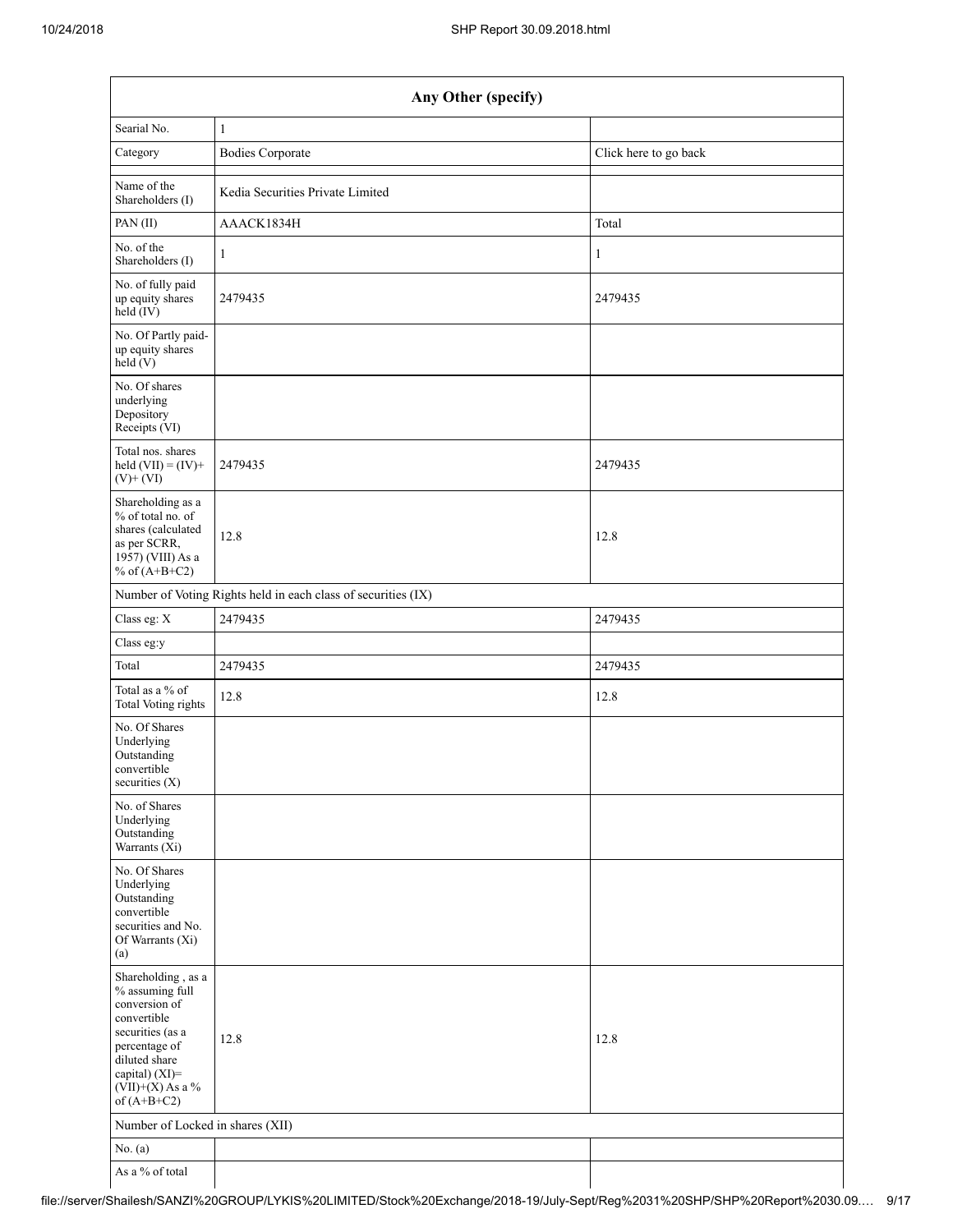| Shares held (b)                                                      |                                                         |         |
|----------------------------------------------------------------------|---------------------------------------------------------|---------|
|                                                                      | Number of Shares pledged or otherwise encumbered (XIII) |         |
| No. $(a)$                                                            |                                                         |         |
| As a % of total<br>Shares held (b)                                   |                                                         |         |
| Number of equity<br>shares held in<br>dematerialized<br>form $(XIV)$ | 2479435                                                 | 2479435 |
| Reason for not providing PAN                                         |                                                         |         |
| Reason for not<br>providing PAN                                      |                                                         |         |
| Shareholder type                                                     | Promoter                                                |         |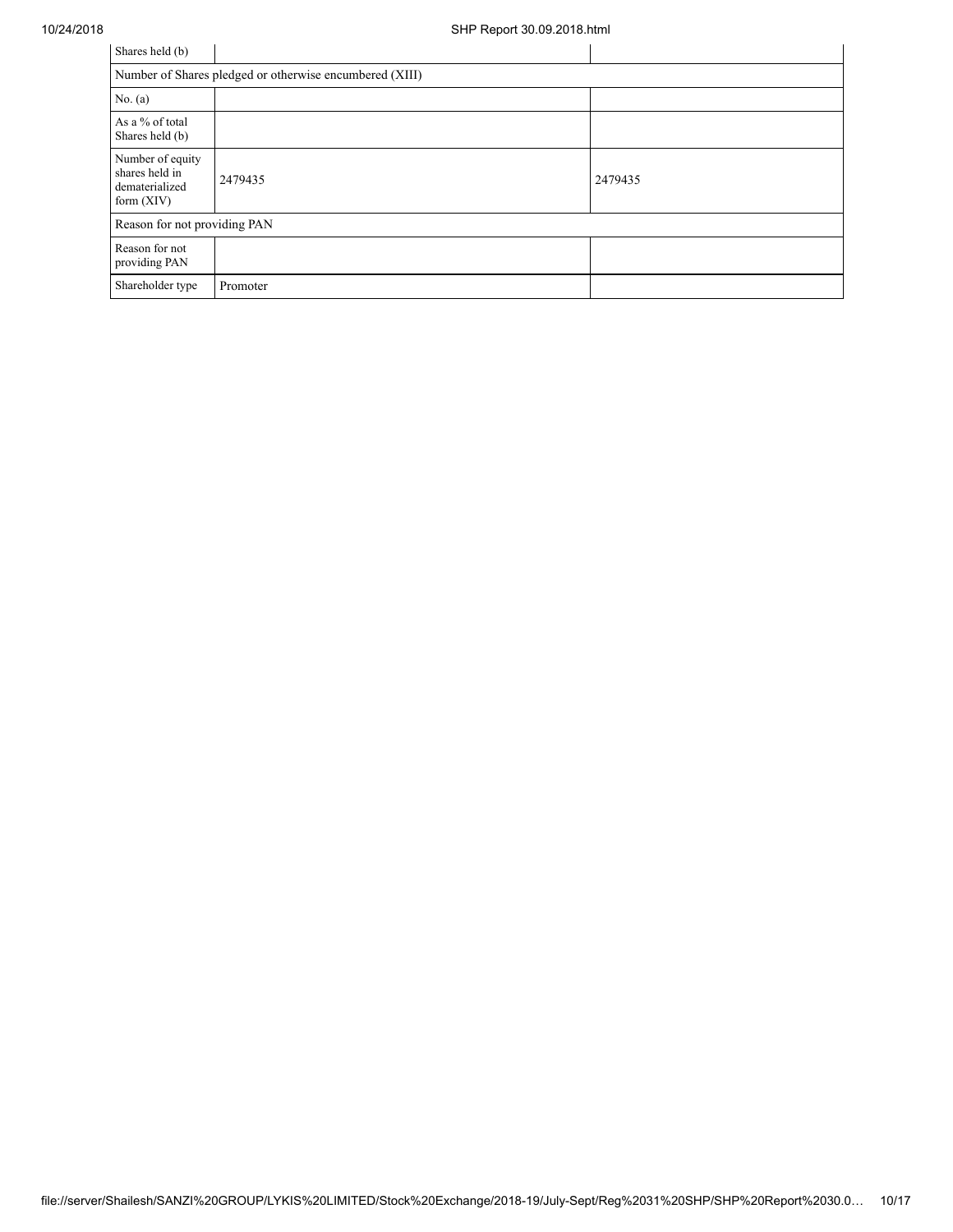| Searial No.                                                                                                                                                                          | 1                          | $\overline{c}$                                                | $\overline{\mathbf{3}}$  | $\overline{4}$       | 5                     | 6                      |
|--------------------------------------------------------------------------------------------------------------------------------------------------------------------------------------|----------------------------|---------------------------------------------------------------|--------------------------|----------------------|-----------------------|------------------------|
| Name of the<br>Shareholders (I)                                                                                                                                                      | Nazim Sadrudin<br>Charania | Salim Anwarali<br>Kamani                                      | Sajid Umedali<br>Dhrolia | Pawan Kumar<br>Gupta | Aditya Anil<br>Gaggar | Anirudh Anil<br>Gaggar |
| PAN (II)                                                                                                                                                                             | ARWPC3966G                 | CFOPK5219N                                                    | BBTPD1272J               | ABEPG9619C           | ALXPG6294L            | ARPPG6496G             |
| No. of fully paid<br>up equity shares<br>$held$ (IV)                                                                                                                                 | 2995858                    | 2441170                                                       | 2359370                  | 939359               | 474258                | 475222                 |
| No. Of Partly paid-<br>up equity shares<br>held(V)                                                                                                                                   |                            |                                                               |                          |                      |                       |                        |
| No. Of shares<br>underlying<br>Depository<br>Receipts (VI)                                                                                                                           |                            |                                                               |                          |                      |                       |                        |
| Total nos. shares<br>held $(VII) = (IV) +$<br>$(V)$ + $(VI)$                                                                                                                         | 2995858                    | 2441170                                                       | 2359370                  | 939359               | 474258                | 475222                 |
| Shareholding as a<br>% of total no. of<br>shares (calculated<br>as per SCRR,<br>1957) (VIII) As a<br>% of $(A+B+C2)$                                                                 | 15.46                      | 12.6                                                          | 12.18                    | 4.85                 | 2.45                  | 2.45                   |
|                                                                                                                                                                                      |                            | Number of Voting Rights held in each class of securities (IX) |                          |                      |                       |                        |
| Class eg: X                                                                                                                                                                          | 2995858                    | 2441170                                                       | 2359370                  | 939359               | 474258                | 475222                 |
| Class eg:y                                                                                                                                                                           |                            |                                                               |                          |                      |                       |                        |
| Total                                                                                                                                                                                | 2995858                    | 2441170                                                       | 2359370                  | 939359               | 474258                | 475222                 |
| Total as a % of<br>Total Voting rights                                                                                                                                               | 15.46                      | 12.6                                                          | 12.18                    | 4.85                 | 2.45                  | 2.45                   |
| No. Of Shares<br>Underlying<br>Outstanding<br>convertible<br>securities $(X)$                                                                                                        |                            |                                                               |                          |                      |                       |                        |
| No. of Shares<br>Underlying<br>Outstanding<br>Warrants $(X_i)$                                                                                                                       |                            |                                                               |                          |                      |                       |                        |
| No. Of Shares<br>Underlying<br>Outstanding<br>convertible<br>securities and No.<br>Of Warrants (Xi)<br>(a)                                                                           |                            |                                                               |                          |                      |                       |                        |
| Shareholding, as a<br>% assuming full<br>conversion of<br>convertible<br>securities (as a<br>percentage of<br>diluted share<br>capital) (XI)=<br>$(VII)+(X)$ As a %<br>of $(A+B+C2)$ | 15.46                      | 12.6                                                          | 12.18                    | 4.85                 | 2.45                  | 2.45                   |
| Number of Locked in shares (XII)                                                                                                                                                     |                            |                                                               |                          |                      |                       |                        |
| No. (a)                                                                                                                                                                              |                            |                                                               |                          |                      |                       |                        |
| As a % of total<br>Shares held (b)                                                                                                                                                   |                            |                                                               |                          |                      |                       |                        |
| Number of equity<br>shares held in                                                                                                                                                   | $\mathbf{0}$               | $\mathbf{0}$                                                  | $\mathbf{0}$             | 939359               | 474258                | 475222                 |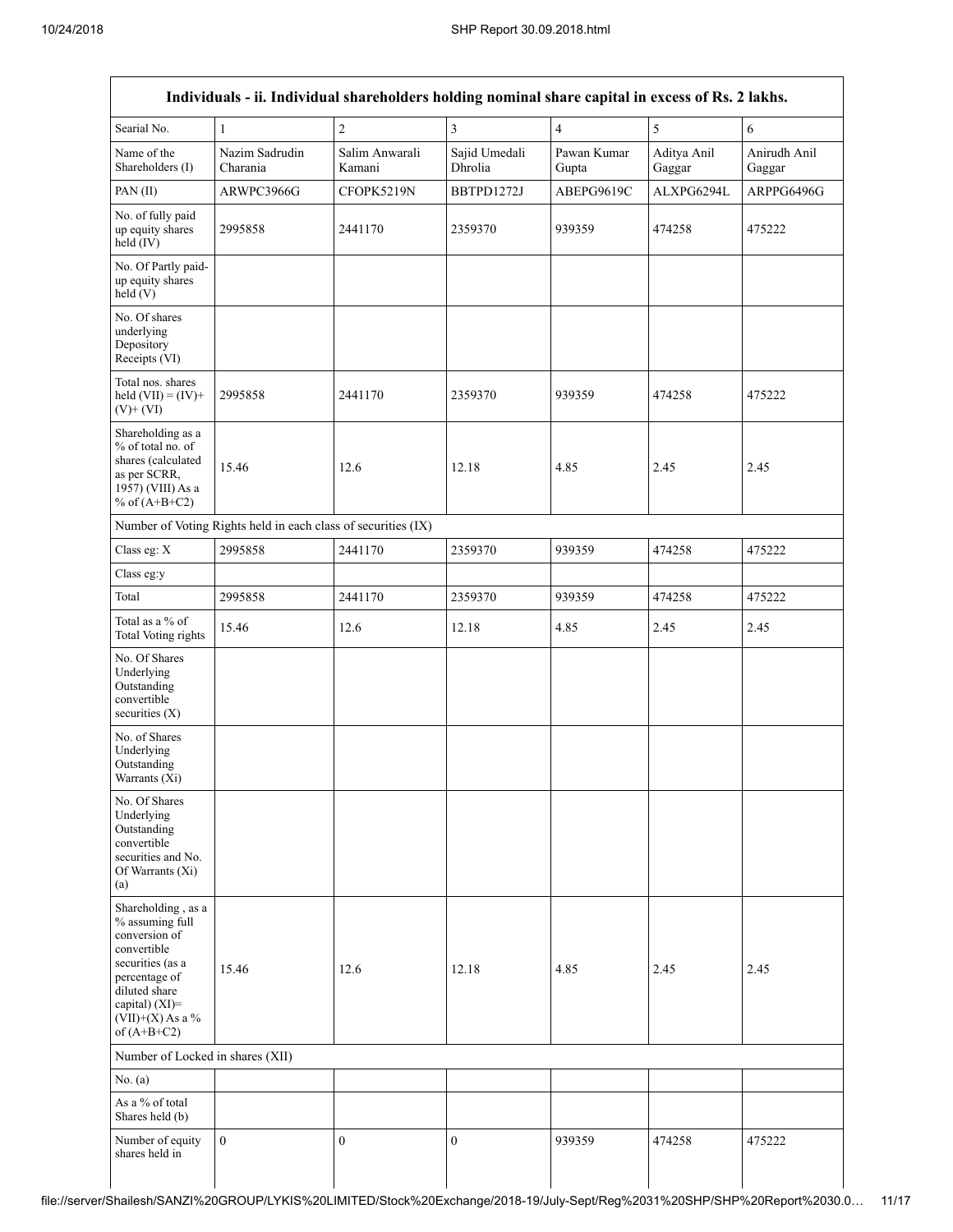| dematerialized<br>form $(XIV)$  |  |  |  |  |  |  |  |  |  |
|---------------------------------|--|--|--|--|--|--|--|--|--|
| Reason for not providing PAN    |  |  |  |  |  |  |  |  |  |
| Reason for not<br>providing PAN |  |  |  |  |  |  |  |  |  |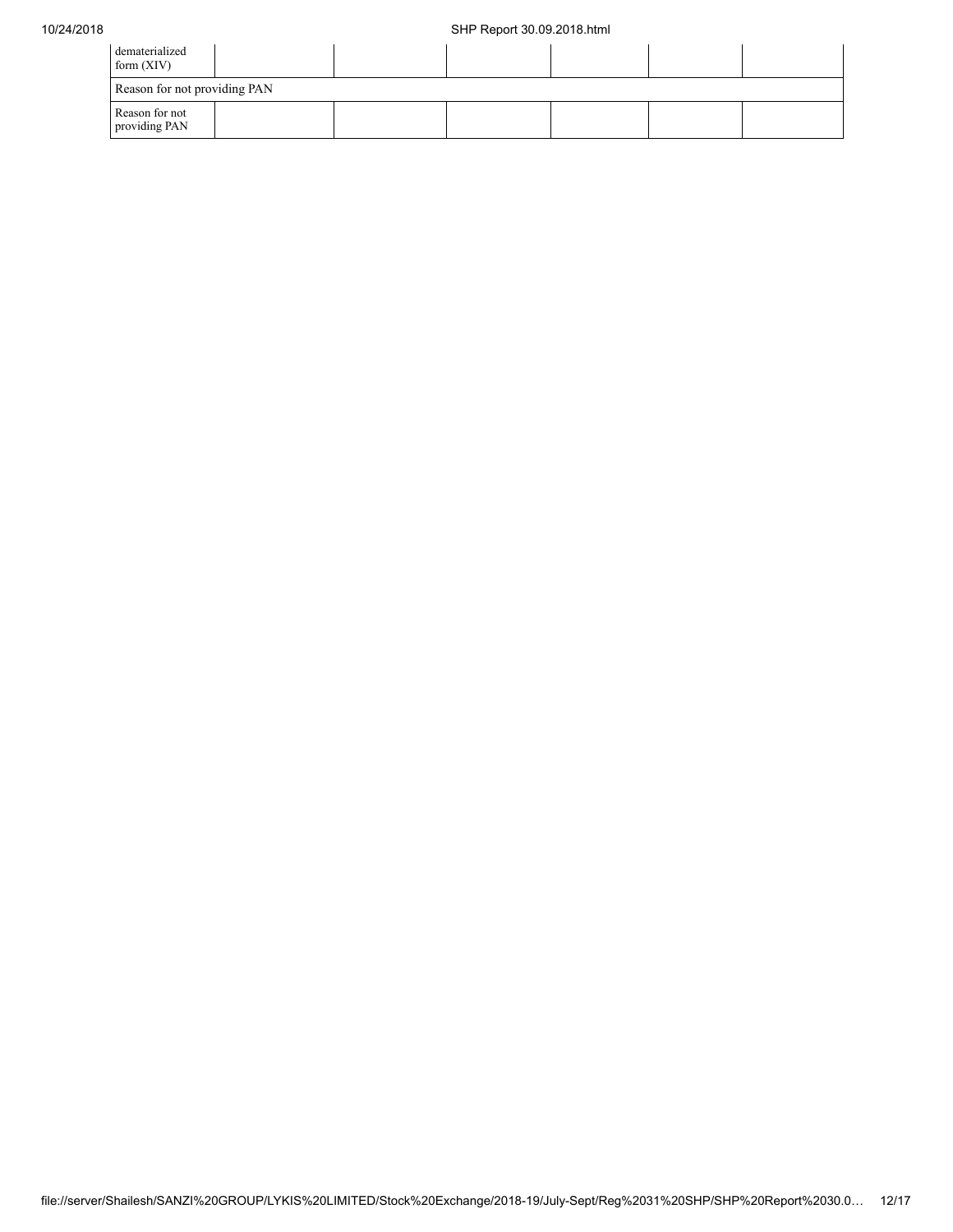Г

٦

| Individuals - ii. Individual shareholders holding nominal share capital in excess of Rs. 2 lakhs.                                                                                     |                                                               |  |  |  |  |  |  |
|---------------------------------------------------------------------------------------------------------------------------------------------------------------------------------------|---------------------------------------------------------------|--|--|--|--|--|--|
| Searial No.                                                                                                                                                                           |                                                               |  |  |  |  |  |  |
| Name of the<br>Shareholders (I)                                                                                                                                                       | Click here to go back                                         |  |  |  |  |  |  |
| PAN(II)                                                                                                                                                                               | Total                                                         |  |  |  |  |  |  |
| No. of fully paid<br>up equity shares<br>held (IV)                                                                                                                                    | 9685237                                                       |  |  |  |  |  |  |
| No. Of Partly paid-<br>up equity shares<br>held(V)                                                                                                                                    |                                                               |  |  |  |  |  |  |
| No. Of shares<br>underlying<br>Depository<br>Receipts (VI)                                                                                                                            |                                                               |  |  |  |  |  |  |
| Total nos. shares<br>held $(VII) = (IV) +$<br>$(V)$ + $(VI)$                                                                                                                          | 9685237                                                       |  |  |  |  |  |  |
| Shareholding as a<br>% of total no. of<br>shares (calculated<br>as per SCRR,<br>1957) (VIII) As a<br>% of $(A+B+C2)$                                                                  | 49.99                                                         |  |  |  |  |  |  |
|                                                                                                                                                                                       | Number of Voting Rights held in each class of securities (IX) |  |  |  |  |  |  |
| Class eg: X                                                                                                                                                                           | 9685237                                                       |  |  |  |  |  |  |
| Class eg:y                                                                                                                                                                            |                                                               |  |  |  |  |  |  |
| Total                                                                                                                                                                                 | 9685237                                                       |  |  |  |  |  |  |
| Total as a % of<br>Total Voting rights                                                                                                                                                | 49.99                                                         |  |  |  |  |  |  |
| No. Of Shares<br>Underlying<br>Outstanding<br>convertible<br>securities (X)                                                                                                           |                                                               |  |  |  |  |  |  |
| No. of Shares<br>Underlying<br>Outstanding<br>Warrants (Xi)                                                                                                                           |                                                               |  |  |  |  |  |  |
| No. Of Shares<br>Underlying<br>Outstanding<br>convertible<br>securities and No.<br>Of Warrants (Xi)<br>(a)                                                                            |                                                               |  |  |  |  |  |  |
| Shareholding , as a<br>% assuming full<br>conversion of<br>convertible<br>securities (as a<br>percentage of<br>diluted share<br>capital) (XI)=<br>$(VII)+(X)$ As a %<br>of $(A+B+C2)$ | 49.99                                                         |  |  |  |  |  |  |
| Number of Locked in shares (XII)                                                                                                                                                      |                                                               |  |  |  |  |  |  |
| No. $(a)$                                                                                                                                                                             |                                                               |  |  |  |  |  |  |
| As a % of total<br>Shares held (b)                                                                                                                                                    |                                                               |  |  |  |  |  |  |
| Number of equity<br>shares held in<br>dematerialized<br>form $(XIV)$                                                                                                                  | 1888839                                                       |  |  |  |  |  |  |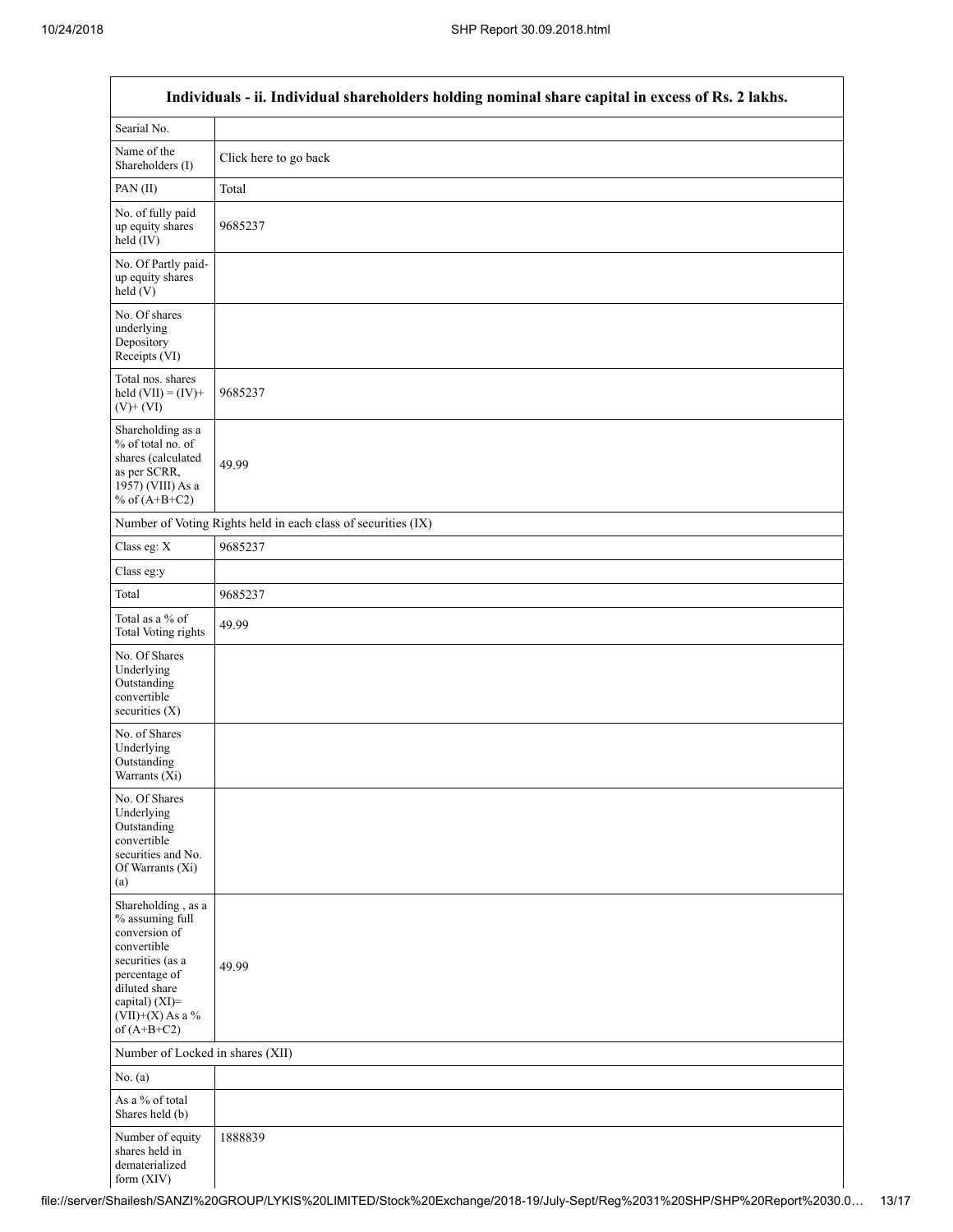|  | Reason for not providing PAN |
|--|------------------------------|
|--|------------------------------|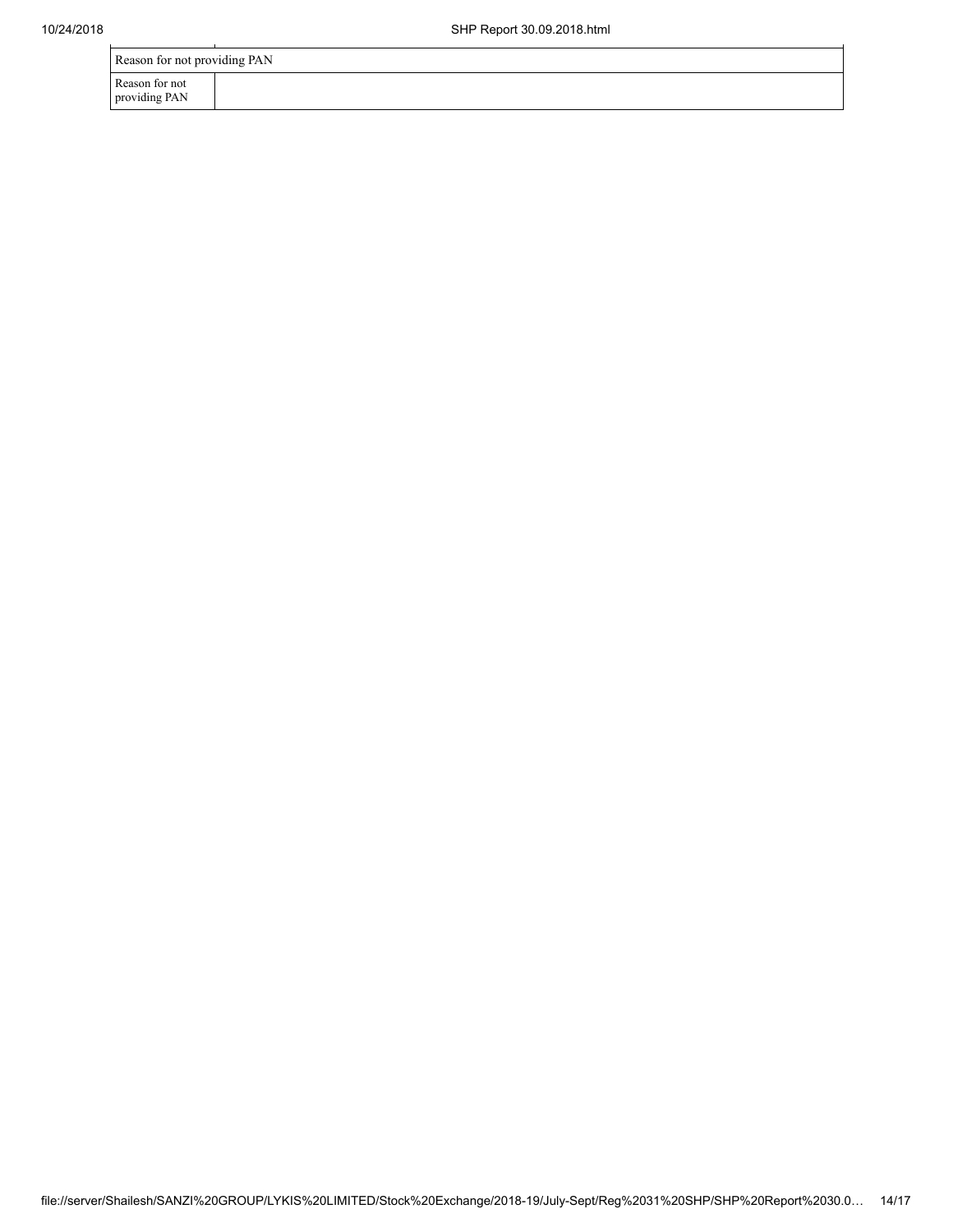| Any Other (specify)                                                                                                                                                                                                      |                            |                                                               |            |                |                              |                          |  |  |
|--------------------------------------------------------------------------------------------------------------------------------------------------------------------------------------------------------------------------|----------------------------|---------------------------------------------------------------|------------|----------------|------------------------------|--------------------------|--|--|
| Searial No.                                                                                                                                                                                                              | $\mathbf{1}$               | $\sqrt{2}$                                                    | 3          | $\overline{4}$ | 5                            |                          |  |  |
| Category                                                                                                                                                                                                                 | <b>Bodies</b><br>Corporate | <b>Bodies Corporate</b>                                       | <b>HUF</b> | <b>LLP</b>     | Non-Resident Indian<br>(NRI) |                          |  |  |
| Category / More<br>than 1 percentage                                                                                                                                                                                     | Category                   | More than 1 percentage of<br>shareholding                     | Category   | Category       | Category                     |                          |  |  |
| Name of the<br>Shareholders (I)                                                                                                                                                                                          |                            | Vighnhar Holdings Private Limited                             |            |                |                              | Click here to go<br>back |  |  |
| PAN(II)                                                                                                                                                                                                                  |                            | AAACV8524B                                                    |            |                |                              | Total                    |  |  |
| No. of the<br>Shareholders (I)                                                                                                                                                                                           | 61                         | $\mathbf{1}$                                                  | 33         | 6              | 53                           | 153                      |  |  |
| No. of fully paid<br>up equity shares<br>held (IV)                                                                                                                                                                       | 383702                     | 200000                                                        | 183230     | 78451          | 116350                       | 761733                   |  |  |
| No. Of Partly paid-<br>up equity shares<br>held(V)                                                                                                                                                                       |                            |                                                               |            |                |                              |                          |  |  |
| No. Of shares<br>underlying<br>Depository<br>Receipts (VI)                                                                                                                                                               |                            |                                                               |            |                |                              |                          |  |  |
| Total nos. shares<br>held $(VII) = (IV) +$<br>$(V)$ + $(VI)$                                                                                                                                                             | 383702                     | 200000                                                        | 183230     | 78451          | 116350                       | 761733                   |  |  |
| Shareholding as a<br>% of total no. of<br>shares (calculated<br>as per SCRR,<br>1957) (VIII) As a<br>% of $(A+B+C2)$                                                                                                     | 1.98                       | 1.03                                                          | 0.95       | 0.4            | 0.6                          | 3.93                     |  |  |
|                                                                                                                                                                                                                          |                            | Number of Voting Rights held in each class of securities (IX) |            |                |                              |                          |  |  |
| Class eg: X                                                                                                                                                                                                              | 383702                     | 200000                                                        | 183230     | 78451          | 116350                       | 761733                   |  |  |
| Class eg:y                                                                                                                                                                                                               |                            |                                                               |            |                |                              |                          |  |  |
| Total                                                                                                                                                                                                                    | 383702                     | 200000                                                        | 183230     | 78451          | 116350                       | 761733                   |  |  |
| Total as a % of<br>Total Voting rights                                                                                                                                                                                   | 1.98                       | 1.03                                                          | 0.95       | 0.4            | 0.6                          | 3.93                     |  |  |
| No. Of Shares<br>Underlying<br>Outstanding<br>convertible<br>securities (X)                                                                                                                                              |                            |                                                               |            |                |                              |                          |  |  |
| No. of Shares<br>Underlying<br>Outstanding<br>Warrants (Xi)                                                                                                                                                              |                            |                                                               |            |                |                              |                          |  |  |
| No. Of Shares<br>Underlying<br>Outstanding<br>convertible<br>securities and No.<br>Of Warrants (Xi)<br>(a)                                                                                                               |                            |                                                               |            |                |                              |                          |  |  |
| Shareholding, as a<br>% assuming full<br>conversion of<br>convertible<br>securities (as a<br>percentage of<br>diluted share<br>capital) (XI)=<br>$(VII)+(X)$ As a %<br>of $(A+B+C2)$<br>Number of Locked in shares (XII) | 1.98                       | 1.03                                                          | 0.95       | 0.4            | 0.6                          | 3.93                     |  |  |